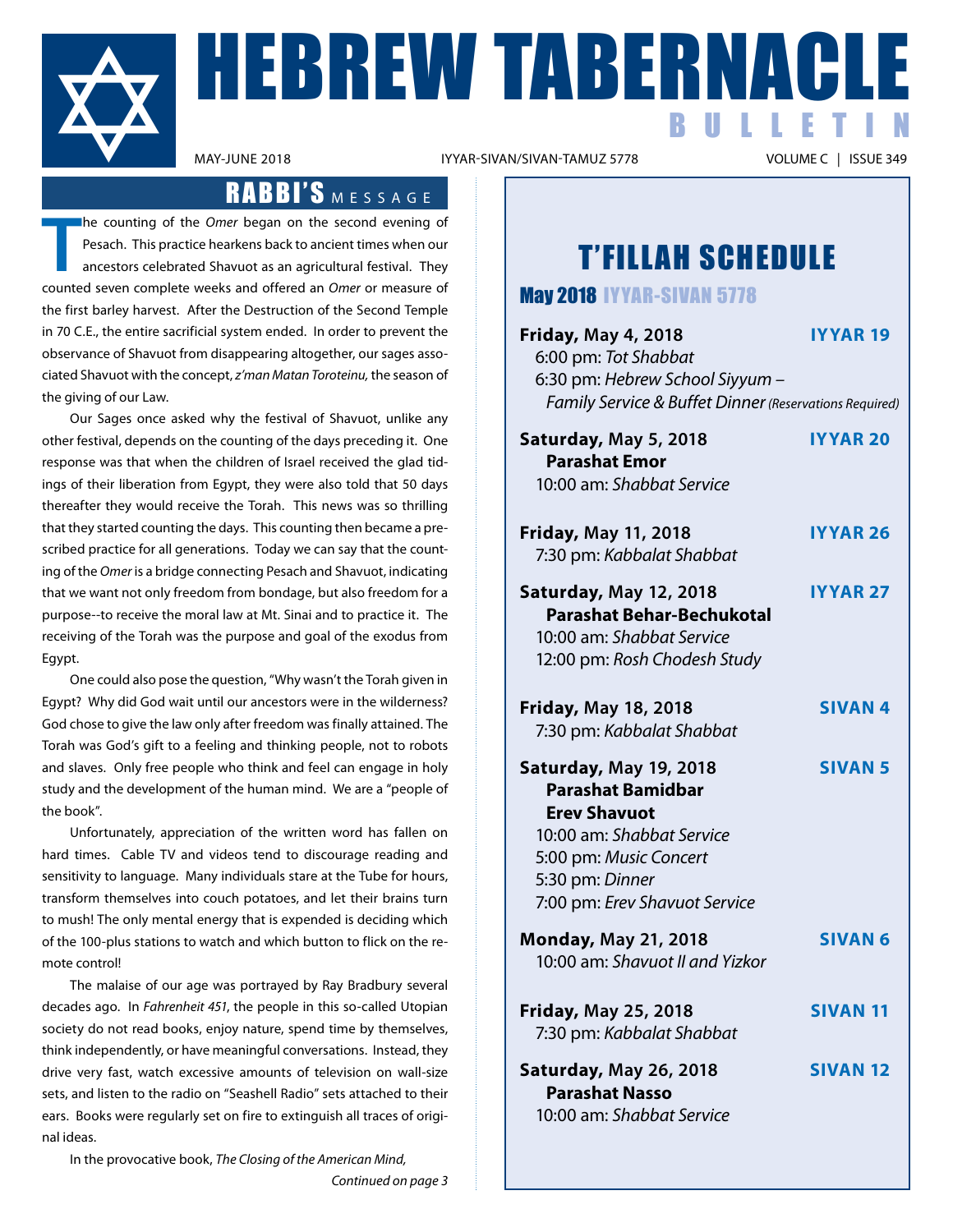

### HEBREW TABERNACLE **CONGREGATION**

*A Liberal Congregation & Progressive Community Center* 

| rebjeff2028@gmail.com                                                                                     |  |  |
|-----------------------------------------------------------------------------------------------------------|--|--|
|                                                                                                           |  |  |
|                                                                                                           |  |  |
|                                                                                                           |  |  |
| jslcsw@aol.com                                                                                            |  |  |
| rselig@lycos.com                                                                                          |  |  |
|                                                                                                           |  |  |
| mkleinnyc@rcn .com                                                                                        |  |  |
|                                                                                                           |  |  |
| dennykelk@gmail.com                                                                                       |  |  |
|                                                                                                           |  |  |
| morent@att.net                                                                                            |  |  |
|                                                                                                           |  |  |
| desma.holcomb@gmail.com                                                                                   |  |  |
|                                                                                                           |  |  |
| susan_gellert@yahoo.com                                                                                   |  |  |
| Diana Douglas Sisterhood President<br>dianaddouglas@hotmail.com                                           |  |  |
| Richard Ehrenreich, z"  Men's Club President                                                              |  |  |
| rehrenreichusa@nyc.rr.com                                                                                 |  |  |
|                                                                                                           |  |  |
| skhspr@gmail.com                                                                                          |  |  |
|                                                                                                           |  |  |
| htoffice@nyc.rr.com                                                                                       |  |  |
|                                                                                                           |  |  |
| htoffice@nyc.rr.com                                                                                       |  |  |
| Susan GellertTot Shabbat & Chair, Chesed Committee                                                        |  |  |
| Susan_Gellert@yahoo.com                                                                                   |  |  |
| Hebrew School Committee  Sara Silver & Loren Christian<br>Sarasilver7@gmail.com and lchristian@muzosa.com |  |  |
| Harriet Bailer, Diana Douglas & Regina Gradess GoldWing Curators                                          |  |  |
| EHBailer@aol.com;dianaddouglas@hotmail.com;                                                               |  |  |
| ReginaG99@gmail.com                                                                                       |  |  |
|                                                                                                           |  |  |

Web address: *www.hebrewtabernacle.org* W Published bi-monthly by the Hebrew Tabernacle of Washington Heights 551 Fort Washington Ave. New York, NY 10033-1908 a member of the union for Reform Judaism

#### Deadline for inclusion in the July-August Bulletin is June 1st

material received after that date will be held until the September-October 2018 issue. *htoffice@nyc.rr.com*

### T'FILLAH SCHEDULE

### June 2018 SIVAN-tamuz 5778

| <b>Friday, June 1, 2018</b><br>6:00 pm Tot Shabbat<br>6:30 pm: Kabbalat Shabbat<br>6:30 pm: Shabbat Youth Group          | <b>SIVAN 18</b> |
|--------------------------------------------------------------------------------------------------------------------------|-----------------|
| Saturday, June 2, 2018<br><b>Helena Canning Bat Mitzvah</b><br><b>Parashat Beha'alotcha</b><br>10:30 am: Shabbat Service | <b>SIVAN 19</b> |
| <b>Friday, June 8, 2018</b><br>7:30 pm: Kabbalat Shabbat                                                                 | <b>SIVAN 25</b> |
| Saturday, June 9, 2018<br><b>Isaac Rosenthal Bar Mitzvah</b><br><b>Parashat Sh'lach</b><br>10:30 am: Shabbat Service     | <b>SIVAN 26</b> |
| <b>Friday, June 15, 2018</b><br>7:30 pm: Kabbalat Shabbat                                                                | <b>TAMUZ 2</b>  |
| Saturday, June 16, 2018<br><b>Parashat Korach</b><br>10:00 am: Shabbat Service<br>12:00 pm: Rosh Chodesh Study           | <b>TAMUZ3</b>   |
| <b>Friday, June 22, 2018</b><br>7:30 pm: Kabbalat Shabbat                                                                | <b>TAMUZ9</b>   |
| Saturday, June 23, 2018<br><b>Parashat Chukat</b><br>10:00 am: Shabbat Service                                           | <b>TAMUZ 10</b> |
| <b>Friday, June 29, 2018</b><br>7:30 pm: Kabbalat Shabbat                                                                | <b>TAMUZ 16</b> |
| Saturday, June 30, 2018<br><b>Parashat Balak</b><br>10:00 am: Shabbat Service                                            | <b>TAMUZ 17</b> |

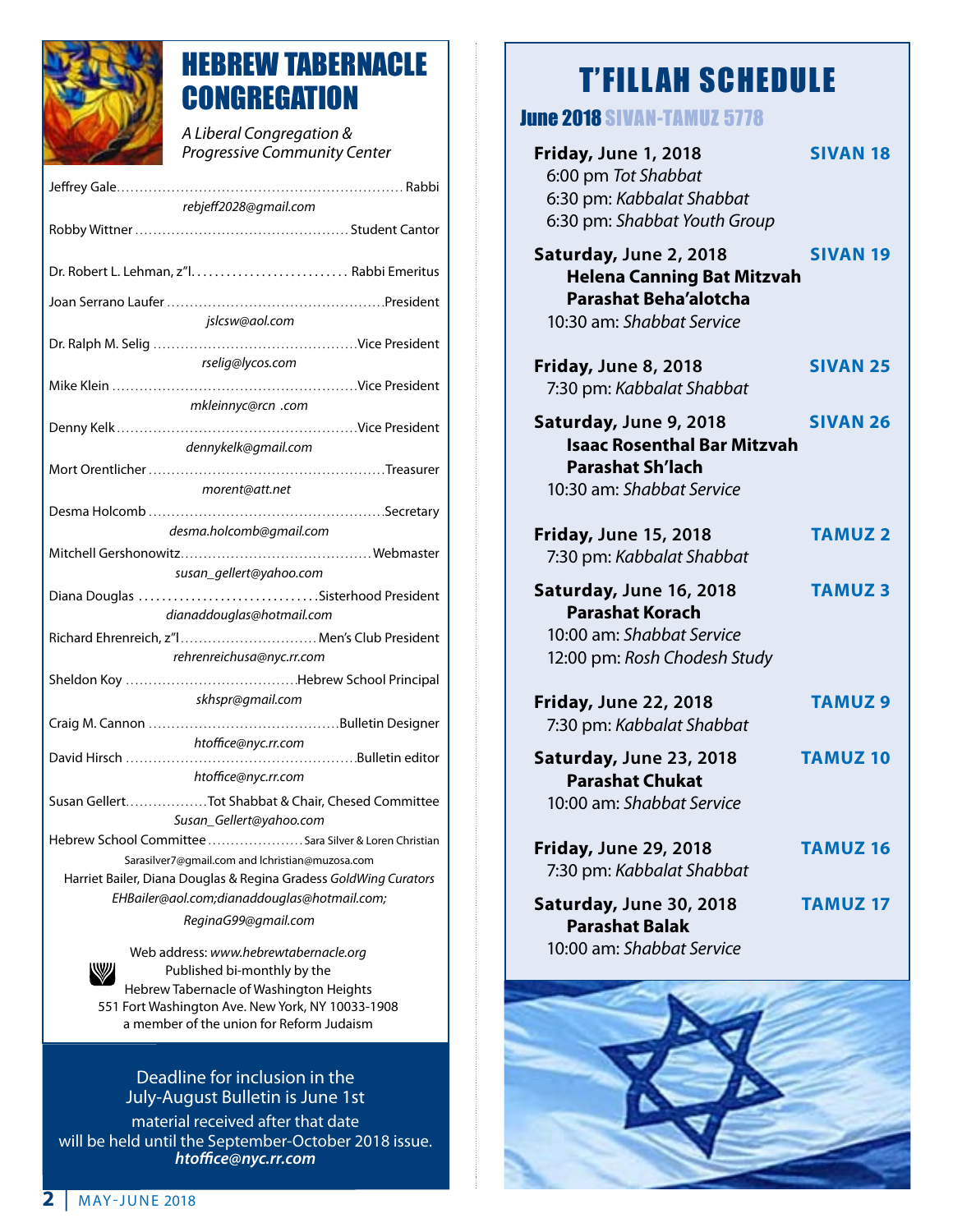#### RABBI'S Message

#### *Continued from page 1*

Professor Allan Bloom points out that many university students have lost the practice of and the taste for reading. While teaching at Cornell University, he found very few students who could list one or two classics that have made a major difference in their lives. The notion of books as companions is foreign to them. There is no printed word to which they look for counsel, inspiration, or joy. Professor Bloom points out that failure to read good literature cuts people off from the treasures of their heritage. It enfeebles their vision, forces them to focus only on the here and now, and encourages them to uncritically accept the values of the market place and the latest moral fads.

 The Torah establishes a central Jewish principle from the moment our ancestors left Egypt for good. Freedom and literacy go hand in hand. A free people receive Torah, study Torah, and develop their minds. Free people are also feeling and thinking people.

Unlike the nightmarish society portrayed by Ray Bradbury, free people make choices and make decisions about their place in the world. Both Judaism and the free society where we live gives us the opportunity to choose between expanding our insight and closing our minds to personal growth. The Reform movement of the 21st century beckons us to make choices on the basis of knowledge and commitment, rather than on the basis of ignorance and convenience. As the festival of Shavuot approaches, let us renew our reverence for our religious literature and for the life of the mind. In the words of the late Rabbi Louis Jacobs, a renowned Talmudic scholar, "study is a means of worship, of 'thinking God's thoughts after Him' and so linking the human mind with the divine."

### Our Hebrew Tabernacle Book Club

**Hebrew Tabernacle's book club challenges readers with thought**provoking works. We read "Marriage of Opposites," Alice Hoffman's lavishly written and evocative narrative about the convention-defying Sephardic family that produced Camille Pissarro, the Impressionist painter born on St. Thomas. We shared our insights and opinions about "Out of Egypt", Andre Aciman's rollicking, outrageous, and sometimes unsettling memoir of his ancestors.

"The Pious Ones: The World of the Hasidim and Their Battles with America" details the history, practices, ethics and sociopolitical problems of the fastest-growing segment of American Judaism. With a population doubling every 20 years,the Hasidim are on track to become the majority of U.S. Jews by the end of the century, according to writer Joseph Berger of the New York Times. We reflected on how Jewish groups from all backgrounds might work together, as so many religious groups live in communities separate from mainstream Judaism.

 The Book Club meets monthly from 7-8:30pm in the Penthouse of Hebrew Tabernacle, accessible from the Fort Washington entrance. Please check the website for future dates and come with your thoughts and suggestions!

### 2018 SEDER REPORT AND THANKS

By Gary Thalheimer, *Seder Committee Chair*

**Our annual Congregational/Community Seder on the first night of Passover was beautiful, enjoyable and** successful, with 60 attendees.

 I'd like to thank all who contributed to our Seder's success, especially our generous donors who kept our seder affordable. Donors are listed in the Bulletin.

Of course, to our clergy: Rabbi Jeffrey Gale for planning and leading our Seder, and for his outreach to make everyone a welcome participant; to Student Cantor Robby Wittner and to organist Ralph Selig for planning and leading the familiar tunes and a few new ones. Thanks to all three also for their editing to end the service before 10pm.

 The hard-working members of the Seder Committee who made the arrangements, dealt with caterers, and organization were Charlie Friedman, Mike Klein,

 Shelly Koy, Diana Douglas, and to Joan Laufer, who provided communication with our caterer and neighbor Yitzi. And thanks to him for the usual fine food and service.

 Thanks also to the board of trustees and to those who worked behind the scenes in the office: David Hirsch, Shelly Koy and bookkeeper Irina Shneerson.

Not least, of course, THANKS TO ALL OF YOU who came and participated, as well as guests and non-members, some of whom came as a result of our inclusion on UJA's website, and to those members who made our newcomers feel welcome.

And next year, for those not in Jerusalem, we plan to gather on Friday April 19, 2019!

### Rosh Chodesh

**C** ontinuing her series celebrating the beginning of a new month, congregant Julie Stevens led a lively disnew month, congregant Julie Stevens led a lively discussion on new beginnings on March 17. Some 20 people enumerated the many new starts in the Jewish calendar, in the Torah and in our everyday lives. Julie guided us to think about why we need so many chances to start again -- so we can reflect, fail and try again, take a breather between jobs, and learn to see the world and our place in it anew. Everyone also enjoyed some delicious Mediterranean food made by a generous congregant.

Julie will be leading two more Rosh Chodesh sessions in the Spring – May 12 and June 16. Hold those dates! And spread the word.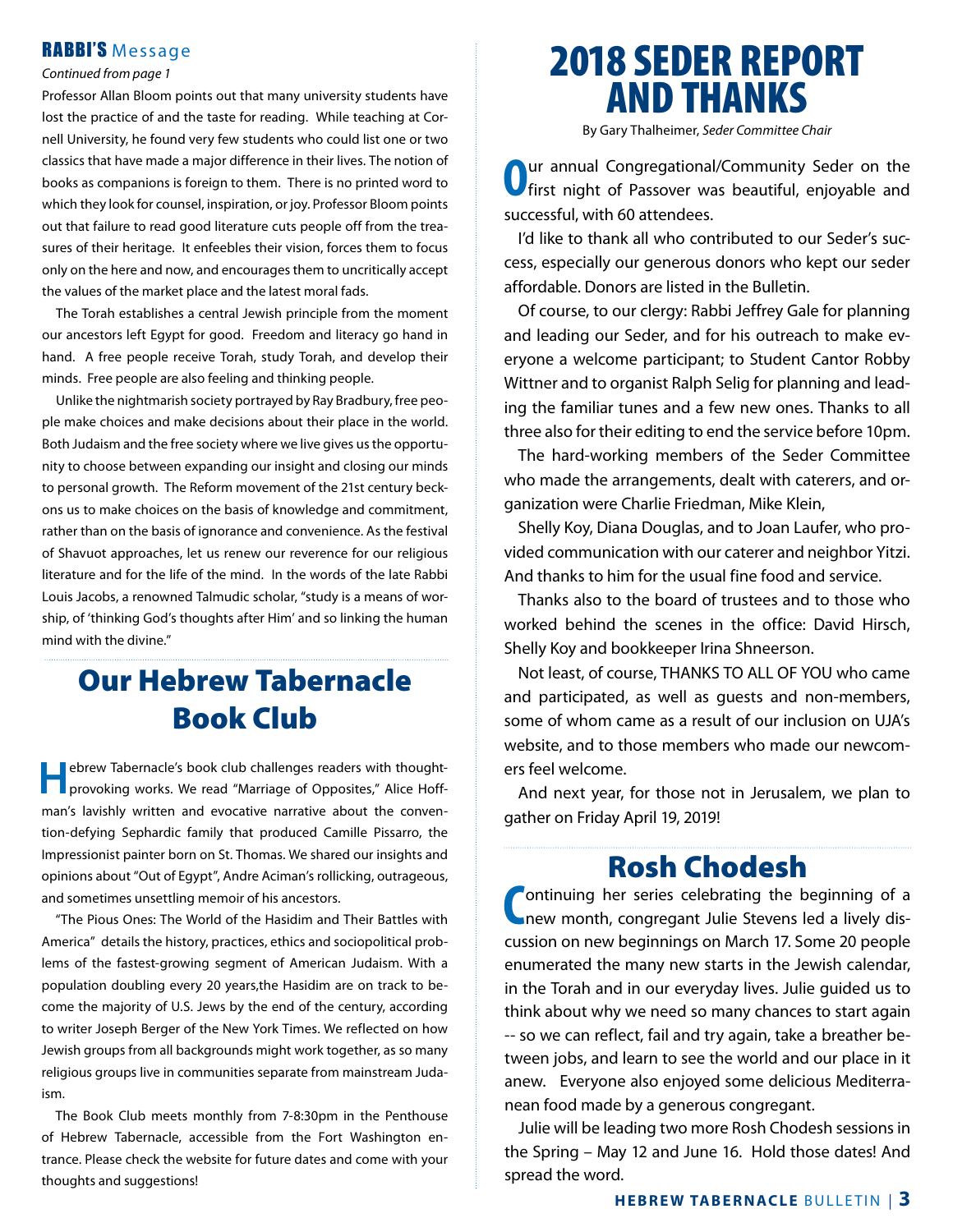# **THANK YOU**

#### **WE GRATEFULLY ACKNOWLEDGE THESE RECENT CONTRIBUTIONS:**

#### **ADULT EDUCATION PROGRAM FUND**

*received a donation from…*

#### **BULLETIN FUND**

*received a donation from…*

#### **CLERGY ASSIST FUND**

*received a donation from…*

#### **GENERAL FUND – MISC.**

*received a donation from…* Schloss, Yona & Stanley General Fund Donation

#### **GENERAL FUND**

*received a donation from…*

 Edoardo Bellando Adult Education Programs - FUND: With profound thanks for the many years of illuminating classes on the Zohar by Dr. Victor Glass

 $A 22 \rightarrow \pi \rightarrow \pi$ 

 Rita Rosenthal Donation to defray the cost of mailing the Bulletin to the people who do not have the capability to receive it electronically.

- Mrs. Harriet Bailer In honor of Ralph and Robbie's performance on stage of the United Palace Kristine M. Rogers **In honor of Victor Glass's Lectures and in memory of**  $\blacksquare$ 
	- Traude Hamburgh

Rita Rosenthal **In honor of Joan Serrano Laufer, Sara Silver**, Diana Douglas Robinanne Turiel & Todd Rubinstein In honor of Lighting Shabbos Candles - Robinanne Turiel, Todd Rubinstein, Judith Rubinstein and David Zilberman Hebrew Tabernacle Sisterhood **Assists to cover clergy payroll costs - January 2018** Hebrew Tabernacle Sisterhood **Assists to cover clergy payroll costs** - February 2018 Hebrew Tabernacle Sisterhood **Assists to cover clergy payroll costs** - March 2018 Hebrew Tabernacle Sisterhood Assists to cover clergy payroll costs - April 2018

Mrs. Harriet Bailer **In memory of the Yahrzeit of Eve Dranoff Greenberg Segal**  Jeff & Marjorie Bauml In memory of the Yahrzeits of Ada Speyer and Eugenie Seligsberg Helen Blumenthal **In memory of the Yahrzeit of Ruth Rosenthal**  Bernard R. Crystal In memory of the Yahrzeit of Harry Crystal Nina Edwards In memory of the Yahrzeits of Donald Edwards and Lore Emanuel Fred Fields In memory of the Yahrzeits of Ignatz and Martha Dingfelder Harry and Liese Fischer **In memory of the Yahrzeits of Moritz and Lydia Einstein** Barry & Irene Gilbert **In memory of the Yahrzeit of Nathan Maier** In memory of the Yahrzeit of Nathan Maier Joel & Jean Goldstein In memory of the Yahrzeit of Lou Myerson Barbara Gonzo In memory of the Yahrzeit of Ruth Krautman Barbara Gonzo In memory of the Yahrzeit of Irene Danziger Mark & Rita Hamburgh **In memory of the Yahrzeit of Traude Hamburgh** In memory of the Yahrzeit of Traude Hamburgh Ruth & Hans Heuberger **In memory of the Yahrzeit of Bernard Weissman**  Allen Hirsch In memory of the Yahrzeit of Helen Hirsch Howard Kayne In memory of the Yahrzeit of Renee Obermeier Eric Koesterich **In memory of the Yahrzeit of Walter Lesser**<br>In memory of the Yahrzeit of Herbert & Ilse<br>In memory of the Yahrzeit of Herbert & Ilse In memory of the Yahrzeit of Herbert & Ilse Lichtstern Ursula Kohlmann In memory of the Yahrzeit of Paul Kohlmann Helga Kramarsky In memory of Thilla Suessel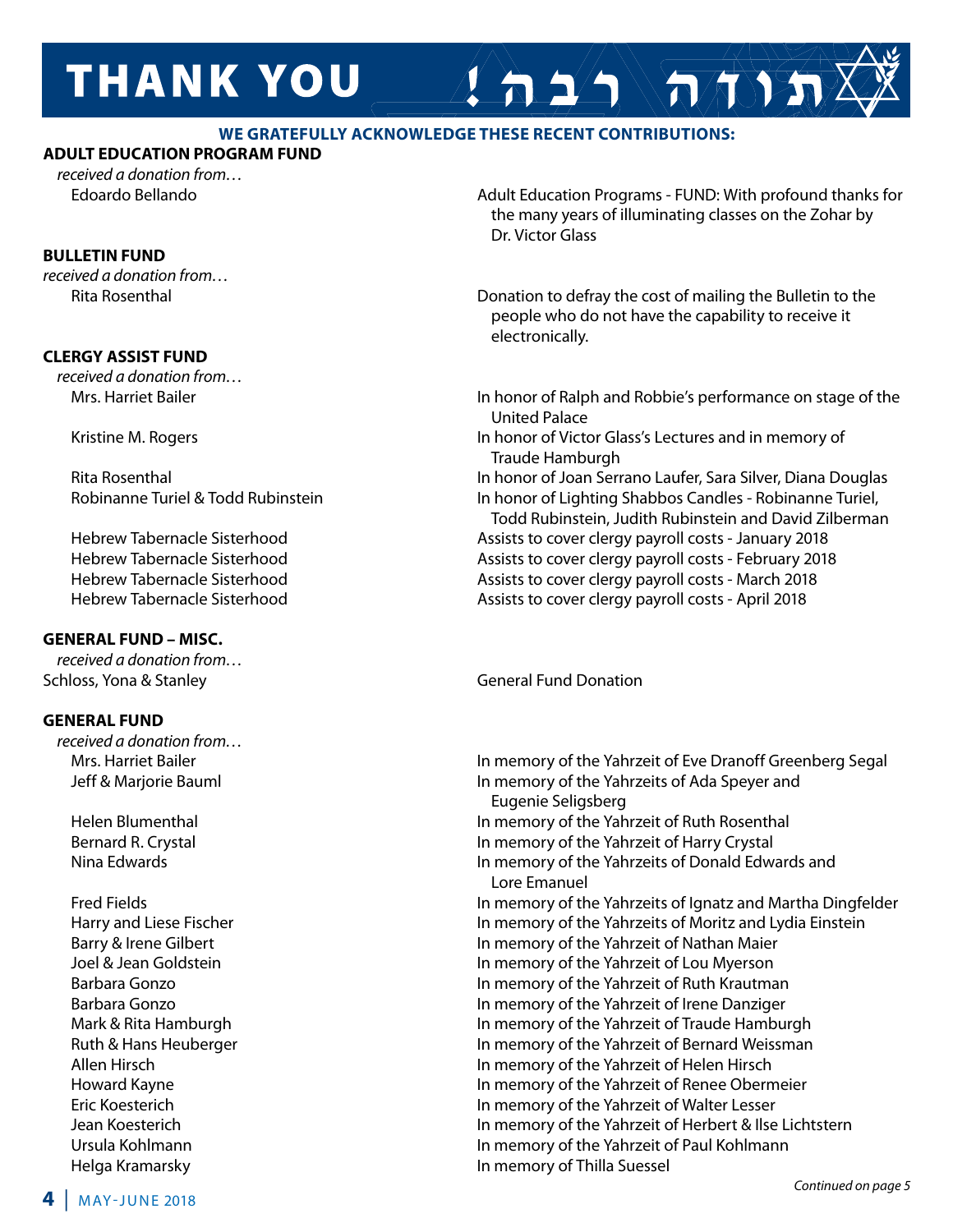## **THANK YOU**

#### **DONATIONS**

 *Continued from page 4*

Earl & Marlene Wertheim In memory of the Yahrzeit of Luise Seeman

#### **YIZKOR FUND**

*Received a donation from…* Robert & Hilary Zatz **Yizkor Donation** 

#### **HEBREW SCHOOL SCHOLARSHIP FUND**

*received a donation from…*

William Landsberg **In memory of the Yahrzeit of Ernest Landsberg** In memory of the Yahrzeit of Ernest Landsberg Norman & Nancy Lindauer **In the United States In memory of the Yahrzeit of Margo Lindauer from Norman**  & Nancy Lindauer and family Susan Loew In memory of the Yahrzeit of Max Bloch Mortimer Lorber **In memory of the Yahrzeit of Sigmund Levin**  Roberta S. Mathes In memory of the Yahrzeit of Fred Mathes Peter Oestreicher In memory of the Yahrzeit of Elsie Oestreicher Alon Salzman In memory of the Yahrzeit of Paula Salzman Louis & Sylvia Alice Schulman In memory of the Yahrzeits of Ruth Wolf Ehrlich and Gunther Ehrlich Harve Schuster **In memory of the Yahrzeit of Max Schuster**  Gerald Sonnenfeld In memory of the Yahrzeit of Otto Sonnenfeld Gary & Miriam Lacob Stix In memory of the Yahrzeit of David Lacob Margaret & Lawrence A. Suran In memory of the Yahrzeits of Frieda and Ludwig Suran Gary Thalheimer **In memory of the Yahrzeit of Herta Frank**  Vicki Tobar In memory of the Yahrzeit of Hans David Tobar David Townsend In memory of the Yahrzeit of Janice Townsend Robinanne Turiel & Todd Rubinstein **In memory of the Yahrzeits of Michal Winter and**  Ronald Rubinstein Robinanne Turiel & Todd Rubinstein In memory of the Yahrzeit of Judith Turiel Pauline & Lawrence Ungar In memory of the Yahrzeit of Fred H. Hamburger

 $\left( \left. \right. \right. \right)$   $\left( \left. \right. \right)$   $\left( \left. \right. \right)$ 

 Marion Wollmeringer In memory of the Yahrzeit of Robert & Friedel Wollmeringer Eva Zirkl In memory of the Yahrzeits of Albert & Katie Heilbronn Gerald Zobel In memory of the Yahrzeit of Lucy Zobel Eliaser Gerald Zobel In memory of the Yahrzeit of Max Zobel

 Rita Rosenthal Hebrew School Scholarship Fund: In honor of Andie and Josie Authers

Rita Rosenthal **HS/HHS Scholarship FUND: In Honor of Rita and** Mark Hamburgh

*Continued on page 5*

#### **PASSOVER CHOCOLATE FUND**

*Received a donation from…* Hilde Cytryn Passover chocolates sales Larry Cytryn & Eileen Scigliano **Passover chocolates sales** Miriam Frank & Desma Holcomb **Passover chocolates sales**  Hebrew Tabernacle Principal's Discretionary Fund Passover chocolates sales Michael & Melanie Klein Passover chocolates sales David & Melanie Weinraub Passover chocolates sales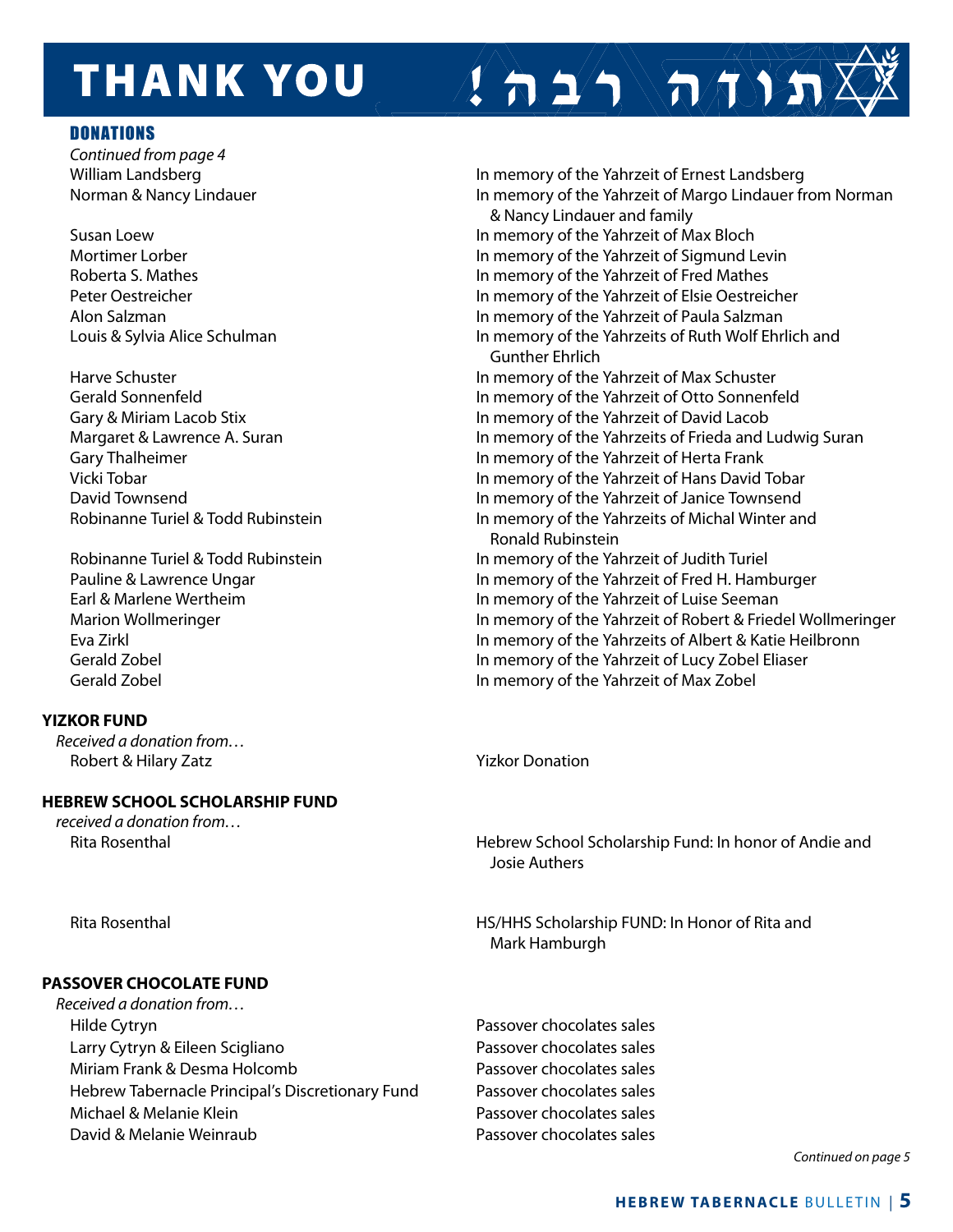#### **DONATIONS**

#### *Continued from page 4* **PRINCIPAL'S DISCRETIONARY FUND**

*received a donation from…*  Harriet Bailer Principal's Discretionary Fund Miriam Frank & Desma Holcomb In memory of Werner Frank Renee Toug **In honor of Lior Garelik** 

#### **PURIM CARNIVAL FUND**

*received a donation from…*

#### **SCHLACH MONAT FUND**

Miriam Frank & Desma Holcomb Mitzvah Day – in memory of Normie Crystal

Miriam Frank & Desma Holcomb Purim Carnival: In memory of Anna Frank and Cynthia Holcomb Hall

*received a donation from…* Bernard R. Crystal Shines and Shines Shines Shines Shines Shines Shines Shines Shines Shines Shines Shines Shines Shines Shines Shines Shines Shines Shines Shines Shines Shines Shines Shines Shines Shines Shines Shines Shi Andrew DaSilva & Paula Loscocco Shlach Manot Diana Douglas Ship Shlach Manot Miriam Frank & Desma Holcomb Shlach Manot Mark & Rita Hamburgh Shlach Manot Sandy Horowitz Shlach Manot Michael & Melanie Klein Shlach Manot Sheldon Koy **Sheldon Koy** Sheldon Koy Sheldon Koy Sheldon Koy Sheldon Sheldon Sheldon Koy Sheldon Sheldon Sheldon Sheldon Sheldon Sheldon Sheldon Sheldon Sheldon Sheldon Sheldon Sheldon Sheldon Sheldon Sheldon Sheldon Shel Joseph & Joan Serrano Laufer Shlach Manot Edmund Levin & Lilia Rogovaya Levin Shlach Manot Tyshenia Robinson Shlach Manot Rita Rosenthal **Shipara Shipara Accepts** Shlach Manot Matthew Scherer & Alison McDonald Shlach Manot Robinanne Turiel & Todd Rubinstein Shlach Manot David & Melanie Weinraub Shlach Manot

#### **SEDER FUND**

*received a donation from…*

#### **SENIOR CITIZENS SUPPORT FUND**

*received a donation from…*

#### **TOT SHABBAT FUND**

*Received a donation from…..*

 Laura Altschuler Contribution to support the annual community Seder. Edoardo Bellando Contribution to support the annual community Seder. Miriam Frank & Desma Holcomb Contribution to support the annual community Seder. Edith Strauss Goldsmith Contribution to support the annual community Seder. Hebrew Tabernacle Sisterhood **Exercise 2 and Taber 2 contribution to support the annual community Seder:**  Given to Sisterhood by an Anonymous donor. Ralph P. Pollack & Ann D. Herrmann Contribution to support the annual community Seder. Sharon Skura Contribution to support the annual community Seder.

 Robert & Hilary Zatz Donation to provide funding to enable Senior Citizens to participate more fully in synagogue life. Rita Rosenthal Donation to provide funding to enable Senior Citizens to participate more fully in synagogue life.

Sheldon Koy TOT Shabbat Program from 2/2/18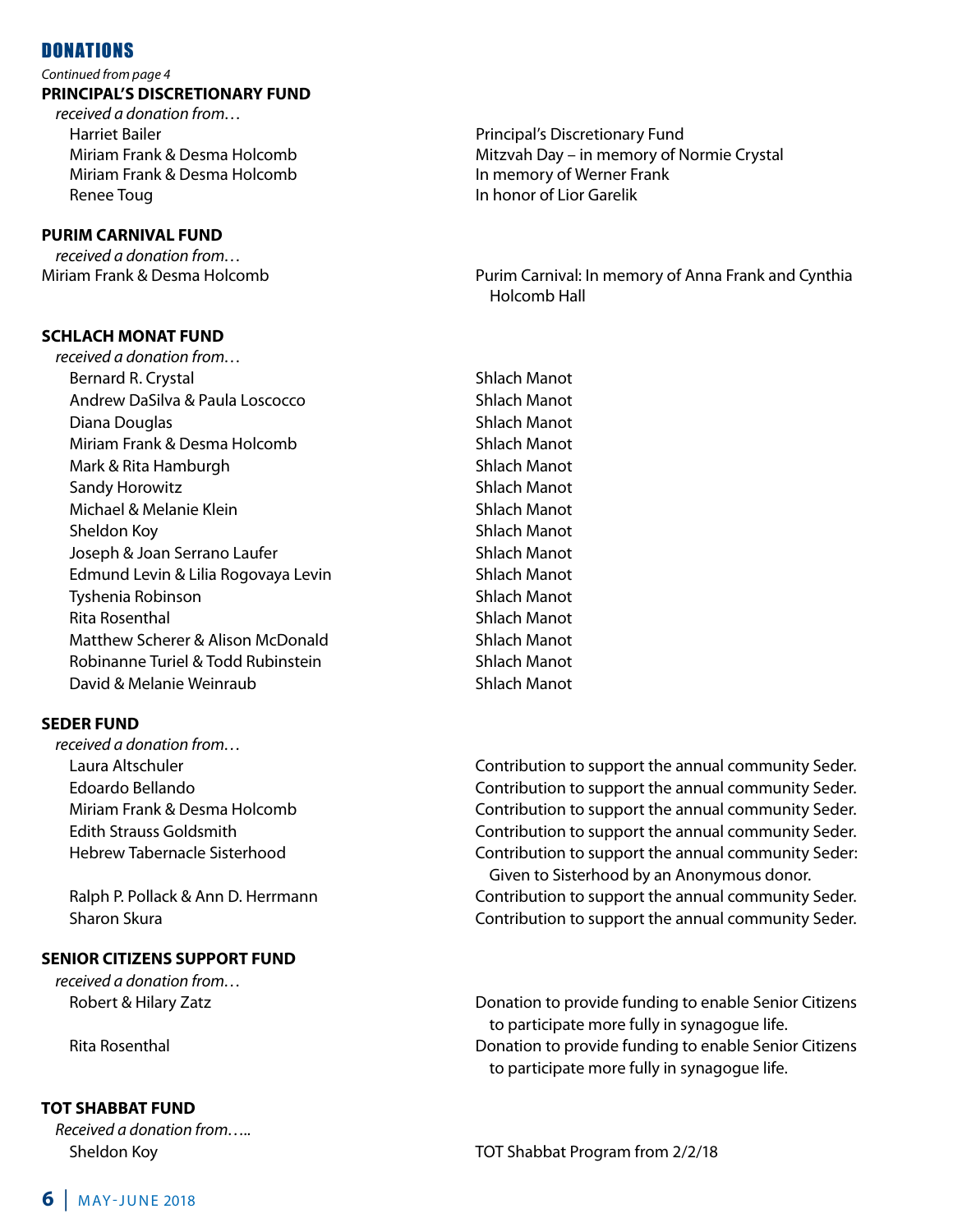## **The Hebrew Tabernacle's Armin and Estelle Gold Wing Gallery** *May/June, 2018 Exhibition The Meditative Mosaics of Alice Hunsberger*





**ARTIST'S STATEMENT:** This is Alice Hunsberger's first solo exhibition. For the past six years, she has been finding her spiritual practice in bringing individual pieces of broken china together to complete a whole mosaic.



 A specialist in Persian esoteric poetry, she teaches history and comparative religions in the State University of NY at Old Westbury.

 After a childhood in rural upstate New York, she graduated from a NYC public high school and has lived and raised a family in Manhattan for more than 40 years. **alice.hunsberger@gmail.com** (646) 483-2925.

> *Artist's Opening Reception Monday, May 14, 2018 from 6-7:45 pm*

 **Directions: "A" train to 181 St. walk to 184 St. exit, take elevator up to Ft. Washington Ave., cross street. Or Bus: M4 or M98 to 185 St.** 



**Hebrew Tabernacle**

**HebrewTabernacle.org 212-568-8304 Free admission – M, W, F 9:30 am - 4:45 pm Some evenings by appointment. Wheelchair accessible – (Please call first.)**

**Exhibition open through Friday, June 29th**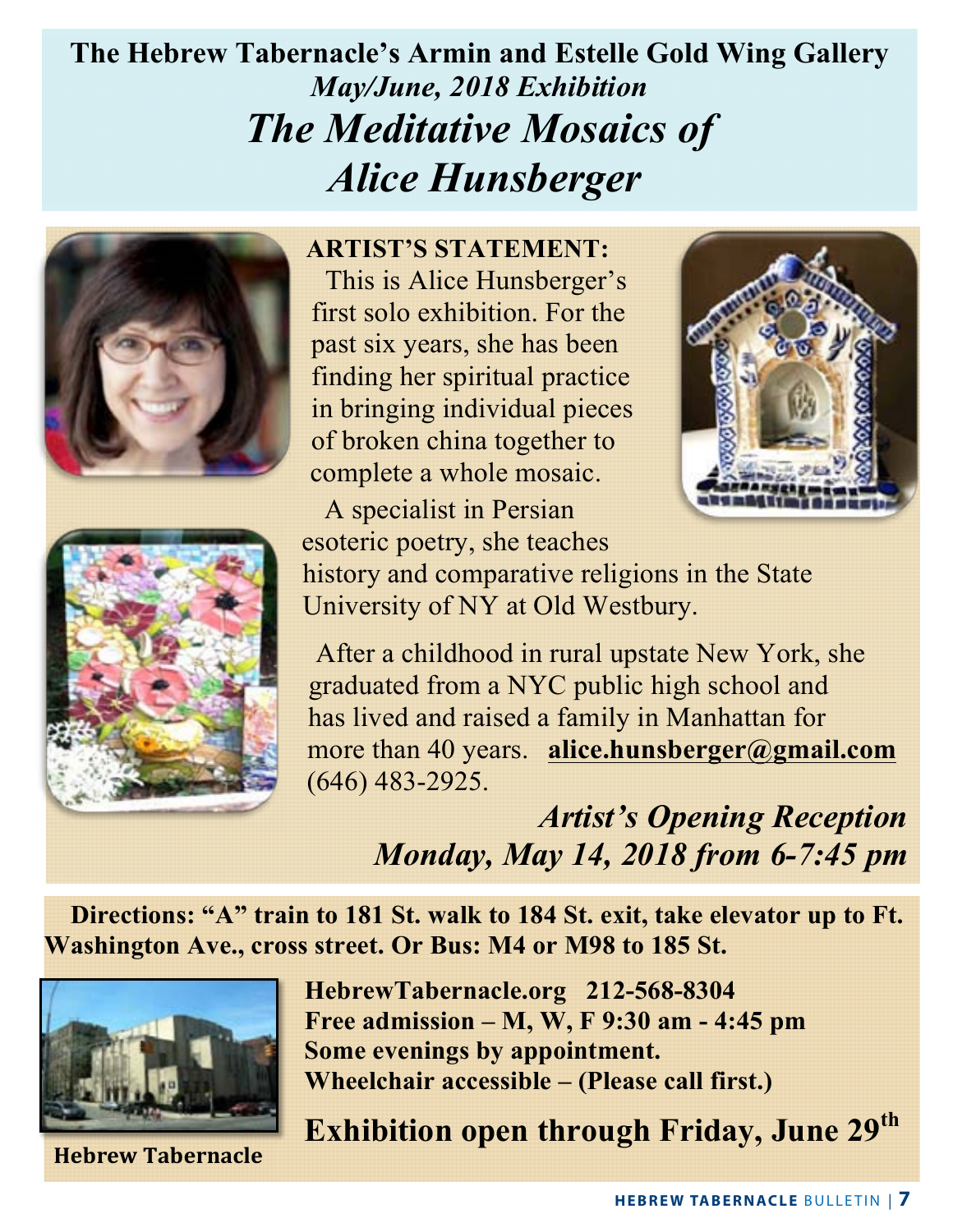#### **IN MEMORIAM**

In grateful memory of the departed whose names are taken from the records of Hebrew tabernacle and Beth am and which appear on a separate weekly Yahrzeit list. It is our minhag to read Yahrzeit names at the Shabbat services following the date. **If you would like a name read, please call the office in the preceding week**.

#### **YAHRZEIT LIST May 6 - 12, 2018**

Amy Breth David Davis Margaret Falk Moritz Felsenthal Mary Katz Frankel Lina Friedmann Isolde Froehlich Dorothy Gabriel Julius Gabriel Roberta Maxine Gold Minnie Goldwater Israel Grinstein Jenny Hamburger Solomon Hamburger Salomon Heiman Siegfried Herrmann Ludwig Hertz Elsie Hess Flora Himmelweit Robert Hoffman Adolph House Dora Kohon Kurt Levi Moshe Levin John J. Loebmann David Lomnitz Catherine Mable Herbert Marcus Ida Marx Harry Metz Max Michel Doris Weisberg Naftulin Julius Oettinger Babette Oppenheimer Erna Rubel Edith Rubino Ross Secunda Rose Solow Helen Sommer Leah Sommers Ludwig Steinmetz Hilde Stern Joan Stern Sally Stiefel Ruth Strauss Amelia Wallach

Anna Weigert Sophie S. Weill Alex Weinheim Irene Rebecca Weiss Jean Wolf

#### **May 13 – May 19**

Gunther Baum Walter Berliner Howard Russell Bloom Benjamin Blum Irving Blumenkranz Theresa Cohen Irwin Stutz Ebel Nanny Eichenberg Sylvia Fein Bertha Feist Sarah Fox Willi Frenkel Julius Friedman Henry Fromm Louis Gottfried Hilda Hamburger Ida Herz Emanuel Horowitz Dr. Benno Kastan Paul Klopfer Albert Knoepfler Rolf Kramme Minnie G. Lessler Annie Leysersohn John Loscocco Samuel Marshall Simon Marx Max Mayer Della Michael Helen Morris Dorothy Oppenheimer Sally Pollack Fred Popper Leopold Rubel Lotte Samuel Albert Schaye Leo Schiff Kurt Schiftan Ilse Schloss Johanna Schueller Leonore Schulz

 Rose Seaman Mildred Shultz Richard Sternheimer Maier Uhlfelder Miriam Ullman Trude Lorch Weinberg Olga Wellisch Ruth Zizmor

#### **May 20 – May 26**

Berthold Adler Lily Bielitz Jacob Cohen Leo David Martha Ehrmann Hansi Fraenkel Johanna Frank Suzanne Hirsch Galimir Abraham J. Golieb Alma Gutman Gertrude Haas Ann Hamburger Loucele Horowitz Gussie Israel Samuel Jacobson Ellen Kahn Fred Kaumheimer Henry C. Kellman Celia Klein Jacob Klopfer Benno Korpner Clara Gerda Kronenberger Fred M. Kulb Gerd Leven Martin Levin Erika Levy Lilly Levy Pauline Lubetzky Paul Marx Elaine Neuburger Eva Neufeld Helene Ochs Iwan Pels Helen Reiner Walter Riess Hannah Rosen Harry Rothschild Jesse Rothschild Arno Saul Lotte Schwarzschild Maurice Silver Larry Steiner Jean Stern Rita Stern

Clarence H. Teller Marion Weindling Birdie Wohlgemuth Lina Wolf

#### **May 27 – June 2**

Arthur Anschel Ida Baer Joseph Richard Baschkopf Helena Brandis Dora Dahlberg Alice Federmann Fred Fried Hilde Goldstrom Curt Herz Morris Imbrey Jacob Jacob Jules Jacobs Richard Kracko Henry Lauer Elsie Lazarus Herbert Lehmann Abraham Levy Gerta Levy William Nadelman Hilde Neugass Justin Neumann Annie Oberst Auguste Pomper Dr. Bruno Reinemund Margot Reis Ernst Riess Sigmund Rosenberg Melie Roth Eva Rothschild Noel Robert Rubenstein Joseph C. Samuels Rose Schachter Richard Schorsch Moses Schott Carrie L. Straus Erich Suran Gretel Thalheimer Herman Wallstein Louis Wiersch Adele Wolf Rosa Moritz Wolf Berthold Wolff

#### **June 3 – June 9**

Alfred Adam Elizabeth Alexander Maya Altshuler Continued on page 9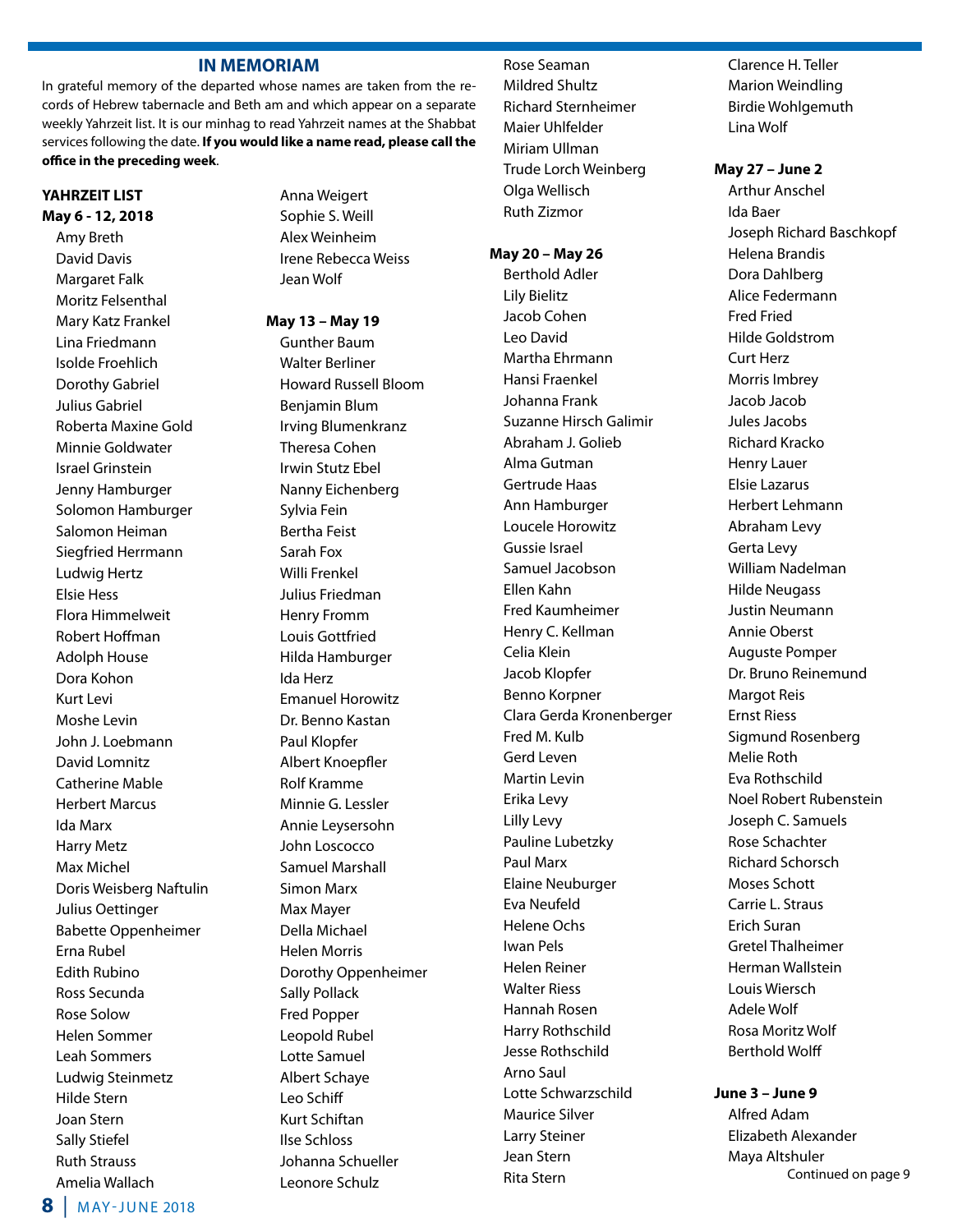#### **YAHRZEIT LIST**

*Continued from page 8* Sophia Arndt Elli Baer Jacob Benwitt Else Bloch Mina Blum Max Blumenthal Augusta Collin Morris Dessauer Julius Erle Gertrud Frank Nathan Gordon Henny Hamburger Fred Hamlet Alice Koppel Lena Levy Robert Alan Levy Robert Ward Levy Sylvia Marcus 1st Lt. Herbert Jos. Marks Fritz Marso Leopold Maxamin George Meseritz Anna P. Meyers Fannie Mode Belle Nadelman Dr. Eric Allen Nordlinger Charles Ockun Sophie Ottenheimer Norbert Pollack Lilly Popper Ilse Reinemund Martin Rosenfeld Max Rosenzveig Benjamin Salinger Harold Salmon Benjamin Schachter

Berta Schachter Julia Schwarzbaum David Silverman Artie Stanford Ilse Stern Dr. Eric Stoerger Emma Strauss Eli Swidler Leonard Teller Sallie Teller Joan Toggitt Caroline Ullmann

#### **June 10 – June 16**

Gerda Berlin Beatrice Bernstein Henrietta Boehm Samuel Charig Alfred B. Cornell Rose Dominic Flora Duhan Lawrence Roger Elliot Fred Fels Sophie Freimark Karl Friedman Sally Glauber Nelly Goldschmidt Ruth Grunewald James Haines Rosa Heimann Lore Hertz Caroline Herzog Charlotte Hesse Lore Kadden Gertrude Katz Rabbi Dr. Robert L. Lehman Ellen Leipzig Eugenie Levite



If you would like to receive a hard copy, we ask that you subscribe by sending a <sup>\$</sup>5 contribution to The Bulletin Fund (if you have not already done so). We also ask that you consider contributing to The Hebrew School Scholarship Fund and the Senior Citizens Support Fund. Please make checks out to Hebrew Tabernacle and write the name of the Fund in the Memo line.

*Thanks for your support!!*

Matvei Magasiner Ilse Mayer Nathan Morgenroth Herta Nathan Esther Pepper Adele Polak Sara Schonholtz Emil Simon Erna Speier Rosa Stiefel Stella Teichner Frieda Uhlfelder August Wolf Irene Wolf

#### **June 17 – 23**

Lothar Adler Alfred Altstaedter Herbert Austern Anna Balicera Joseph Barber Reuben Batt Claire Biermann Artur Bodenheimer Fred Brinitzer Bess Briskie Louis Brunngesser Emanuel Collin Theresa Diamant Harry Dlugatch Alan M. Freedman Martha Freudenberger Joseph Gold Isidore Greenberg Caroline Gretzer Martha Gruenewald Susi Grunfeld Isaac Carl Heidenheimer Alfred Himmelweit Frederic Hirsch Esther Horowitz Augusta Jacobs Gerda Jakobsberg Julius Kahn Auguste Kastan Max Kleinbaum Harry Major Kurt Marchfeld Mark Martinez Anna Marx Alfred Mendel Dora Meyer Toni Meyer Samuel Nemlich

Benno Reutlinger Julius Roos Regina Salomon Ernest Schlein Martha Schlesinger Rosa Selinger Sarah Ethel Simon Ernie Feitler Stern

#### **June 24 – June 30**

 Sophie Adler Rosa Buchdahl Max A. Caine John Coster Betty David Peter I. Engelhart Sol Gersch Henry Gerstle Leo Goldstrom Nathan A. Greenberg Gerard J. Hagen Rosel Herz Ella Hirsch Robert S. Hirschler Frederick Hoexter Minnie Israel Theodore Israel Bernard Jonas Isidor Kahn Erwin Koppel Esther Leise Theodore Leiser Leo Lesser Berta van Moelken Elsa Moses Emanuel Neubrunn Martin Neuburger Theodore Ochs Greta M. Pick Dr. Tobias Rosenbluth Max Salomon Erich Scheibe Gerald Schlesinger Aida Schneider Gerda Schuster Susi Smith Dr. Alice Spiegel Fanny Steinharter Alfred Stern Dora Stokes Julius Strauss Fannie Ullmann Fred Wittner Willy Wurzburg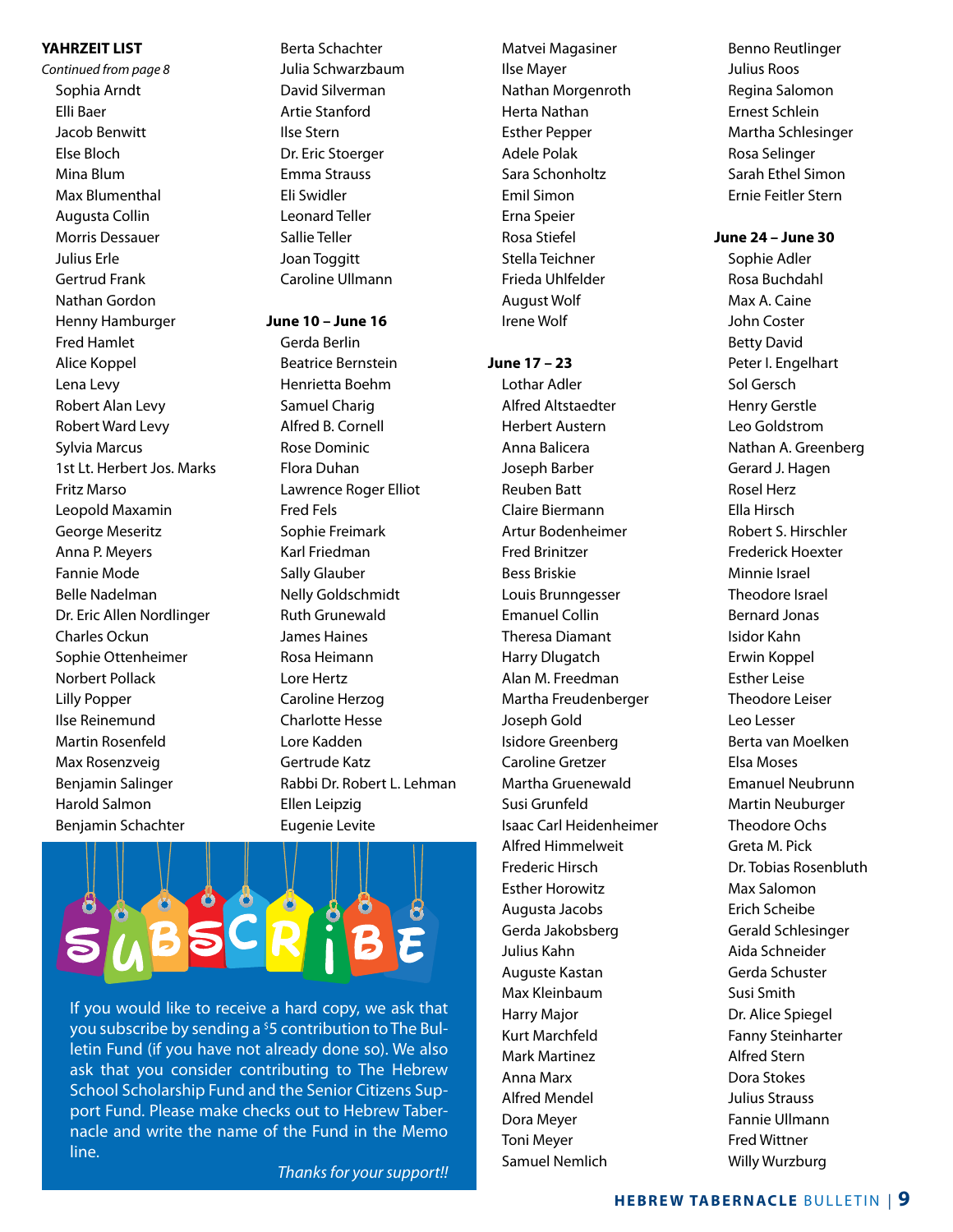### Purim Carnival

**H**ebrew Tabernacle extends its heartfelt thanks to Hebrew School par-<br>
ent and member Loren Christian, who gave countless hours to organize the Purim Carnival for the second year. Her trademark sparkle has brought new life to our cherished tradition.

Loren explains why Purim is important to her:

*As a child, the Purim carnival was always my favorite. Dressing up, playing games -- a true celebration with neighbors and family. What a thrill watching my own children enjoying themselves with their friends and community at this year's Purim Carnival at Hebrew Tabernacle!* 

Dozens of parents, Hebrew Tabernacle staff and Hebrew school students themselves did an incredible job running all of the games. There were familiar faces preparing knishes and hot dogs, selling tickets, painting faces, and giving out prizes. Everyone lent a hand in this community celebration.

For the first time our Purim Carnival had a bouncy house, which helped draw a broad section of young neighborhood families to the event. Some 150 people cycled through the carnival during the day, a record in recent years. And the bouncy house kept the fun jumping inside of it and out.

 This year's spiel, organized by Hebrew School Principal Shelly Koy, gave 35 Hebrew School students the chance to act out the Purim Story. Kids rotated through the parts in the classic script, making room for ten narrators, five Hamans, four Esthers, three Vashtis, and one Moredechai. New to the performance were a team of six cheerleaders with Pom Poms who led the audience to cheer on each of the main characters, except for Haman, of course, who received only boos.

 The synagogue sends its heartfelt THANK YOU to all the volunteers and the many families and friends of Hebrew Tabernacle that celebrated with us. Special thanks to Dr. Eileen Scigliano, who supplied prizes throughout, to Denny and John Kelk for running the food table, to social work intern Tyshenia Robinson and to Sara Silver for her help in planning and fundraising.





### Hamantashen Baking

The weekend before our Purim carnival, a dozen children met to bake<br>
hamantashen for our Mishloach Manot boxes and to sell as refreshhamantashen for our Mishloach Manot boxes and to sell as refreshments at the carnival. Hebrew Tabernacle sends special thanks to The Pie Lady, who generously donated one dozen balls of dough.



By Jamie Authers, age 8

*It was fun. We set up an assembly line and everything ran smoothly. We each found a job we liked. My favorite was kneading extra flour into the dough, since you could play with it. Sometimes you could sample the fillings that my mom made ahead of time. I liked the apricot better than the prune, but both were good. We chatted the whole time, and told each other funny stories while we made about 400 hamantashen. Then we ate vegetarian Chinese food for lunch. Diana Douglas fueled the tank, and let us eat a few of the funny looking ones. Thanks to John and Denny who drove all the way back from their cabin to show us how to light the oven.*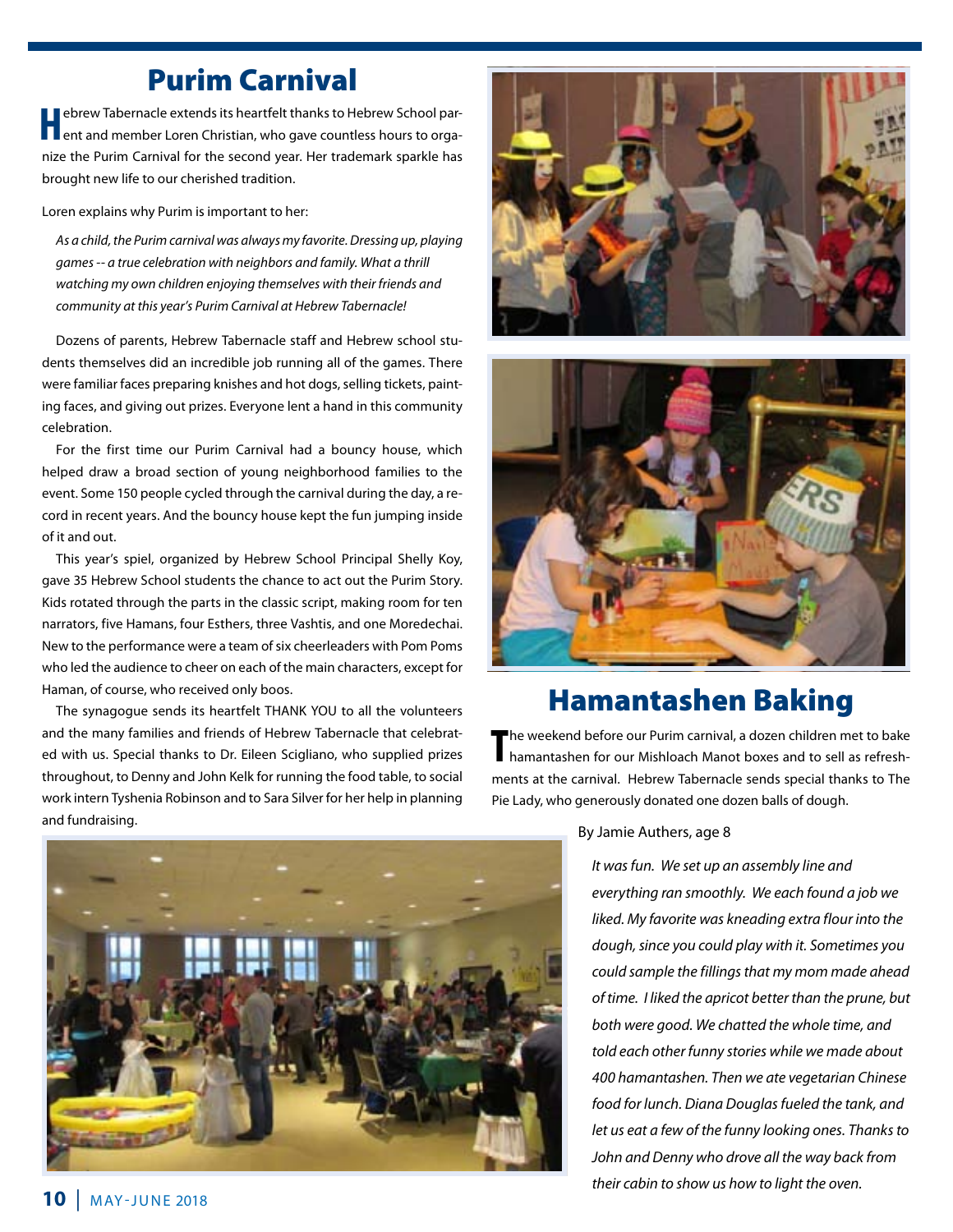

### Helena Canning Bat Mitzvah **June 2, 2018**

**Helena Canning is a 7th grader at PS/IS 187, where she has been a student since Kindergarten. Helena enjoys many things, from dance** where she has been a student since Kindergarten. Helena enjoys many things, from dance to soccer and snowboarding to adventure camp. Next month, Helena will perform in her 7th annual dance production, where she dances Hip Hop, Jazz, Tap, Contemporary, AcroArts and Gymnastics. When not dancing, Helena plays spring and fall soccer, and rides her snowboard during the winter. In the summer months, Helena enjoys attending overnight camp at Frost Valley in the Catskills. Last summer, she travelled on two 2-week adventure trips -- a canoeing and camping trip in the Adirondacks; and a sea kayaking and climbing trip at Acadia National Park in Maine. This summer, Helena is looking forward to a white water rafting trip in West Virginia. When sitting idle, Helena can be found texting with friends, snapchatting her daily explorations or watching her favorite you-tubers. Helena has attended Hebrew school since 1st grade and for her Bat Mitzvah project, she spent this past year as a teacher's assistant in the Bet class. Although busy, Helena enjoys school and manages her studies well. She takes pride knowing she has been a city kid all of her life. Helena lives in the WaHI community with her parents, Tom and Debbie, her old brother Ben and newest members, Buddy and Sprout, her two rescue kitties!



### Isaac Rosenthal Bar Mitzvah **June 9, 2018**

**I** saac lives in Central Harlem on with his parents, two dogs and his snake. He attends 7th grade The Windward Manhattan Middle School where he participates on Cross Country, Track and Student Council. Isaac is also a member of the Dunlevy Milbank CAS Stingrays swim team. He balances his enthusiasm for sports with a keen interest in travel, nature, politics and social justice. In the summer, Isaac attends a farm-to-table camp in the Adirondacks where, in addition to farm chores, he has summited half of the 46 high peaks of the Adirondacks with his fellow campers; he has a goal of completing the remainder over the next two summers. Isaac has spoken at protests and demonstrations in favor of opening a progressive middle school in East Harlem, against police violence and in support of stronger gun laws. This Spring, he spoke in Albany to lawmakers about his experience as a dyslexic student in public school. His mitzvah projects included a presentation on the myths and truths about dyslexia for public school teachers as well as helping his coaches with the youngest members of the swim team during competitions. Isaac is happy to celebrate his bar mitzvah with family and friends from his many communities.